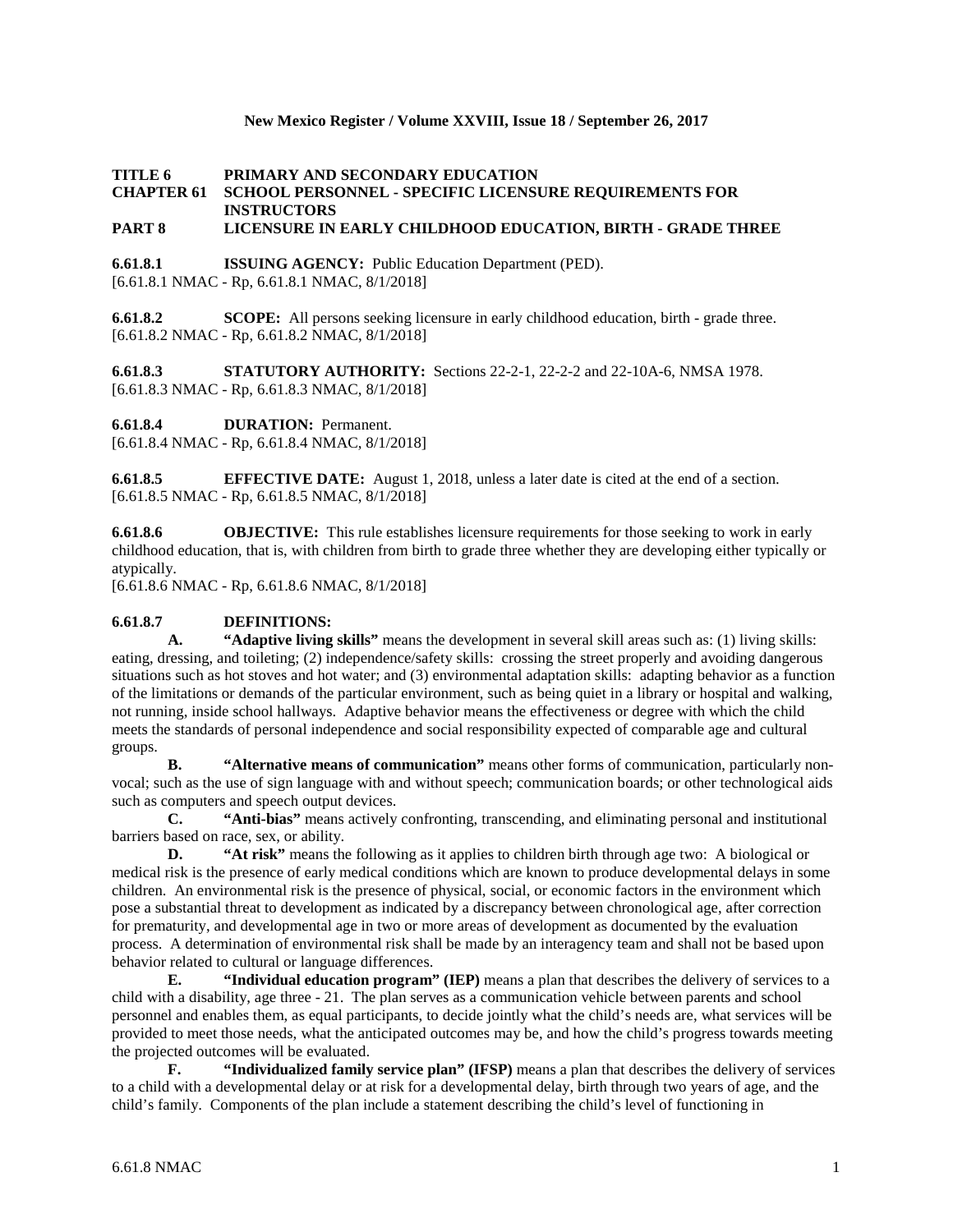developmental areas; major outcomes including criteria, procedures, and timelines to determine the degree of progress and revision of the plan; specific services needed to achieve outcomes, other services needed by the child and family, name of service coordinator, a transition plan, and an optional statement of family concerns, priorities and resources.

**G. "Integrated curriculum"** means an approach to curriculum that recognizes that content areas in instruction are naturally interrelated, as they are in real life experiences. In the resulting integrated curriculum, learning is regarded as a process rather than a collection of facts. Learning about math, science, social studies, health, and other content areas are all connected through meaningful activities.

**H. "Intervention strategies"** means various techniques utilized in teaching a child a particular skill such as physical or verbal prompts and cues, visual aids, modeling, imitation, repetition, task analysis, environmental or stimulus prompts and cues. These strategies are attempts to facilitate learning when the presentation of information or the arrangement of an environment is insufficient in assisting the developmental learning process. The proper design of intervention strategies requires careful observation, individualization and data keeping. The goal of this approach is to systematically fade the particular technique utilized as the child demonstrates abilities to practice, initiate, and generalize the skill.

**I. "Variations across cultures/cultural diversity"** means the curriculum, environment, and learning materials are reflective of distinct groups that may differ from one another physically, socially, and culturally.

**J. "A highly qualified beginning early childhood teacher"**, under this rule, means a teacher who is fully qualified for teaching children from birth through grade three, who is new to the profession, who has pursued a standard route to licensure, and who:

**(1)** meets the requirements for early childhood birth-three licensure in Subsections A or B of 6.61.8.8 NMAC; and

**(2)** has no licensure requirements waived on an emergency or temporary basis, or for any other reason; and

**(3)** has passed all applicable teacher testing requirements for licensure in 6.60.5.8 NMAC. [6.61.8.7 NMAC - Rp, 6.61.8.7 NMAC, 8/1/2018]

**6.61.8.8 REQUIREMENTS:** All persons who perform instructional services in early childhood education (i.e., birth - grade three) in public schools or in state-supported schools, must hold a valid standard license in early childhood development issued by the PED. A candidate who applies for licensure in early childhood education on or after July 1, 2015 must meet the requirements for either birth - pre-K as stated in 6.61.11 NMAC, or pre-K-grade three as stated in 6.61.12 NMAC:

**A.** Persons seeking licensure in early childhood education pursuant to the provisions of this rule shall meet the following requirements:

**(1)** possess a bachelor's degree from a regionally accredited college or university and including, for those students first entering a college or university beginning in the fall of 2017, the following:

- **(a)** nine semester hours in communication
- **(b)** six semester hours in mathematics
- **(c)** eight semester hours in laboratory science
- **(d)** nine semester hours in social and behavioral science
- **(e)** nine semester hours in humanities and fine arts; and

**(2)** earn credits from a regionally accredited college or university which include: 36-42 semester hours of professional education in an early childhood education program approved by the PED, including completion of the PED's approved early childhood education competencies; and

**(3)** earn 18 to 30 semester hours of practicum and supervised field experiences beginning in the first 18 semester hours of instruction in professional early childhood education to include a mandatory student teaching component in early childhood education for one of the following age ranges: B-three, three-five, or fiveeight with children who are developing either typically or atypically; and

**(a)** 150 contact hours of practicum or supervised field experience at a developmental stage(s) other than the stage selected for student teaching set forth in Paragraph (3) above; or **(b)** evidence of three years of documented, verified, satisfactory work experiences

with at least two of the age ranges set forth in Paragraph (3) of Subsection A of 6.61.8.8 NMAC above at a center accredited by the national academy of early childhood programs, a postsecondary laboratory early care and education setting, or an early childhood program accredited by the PED; and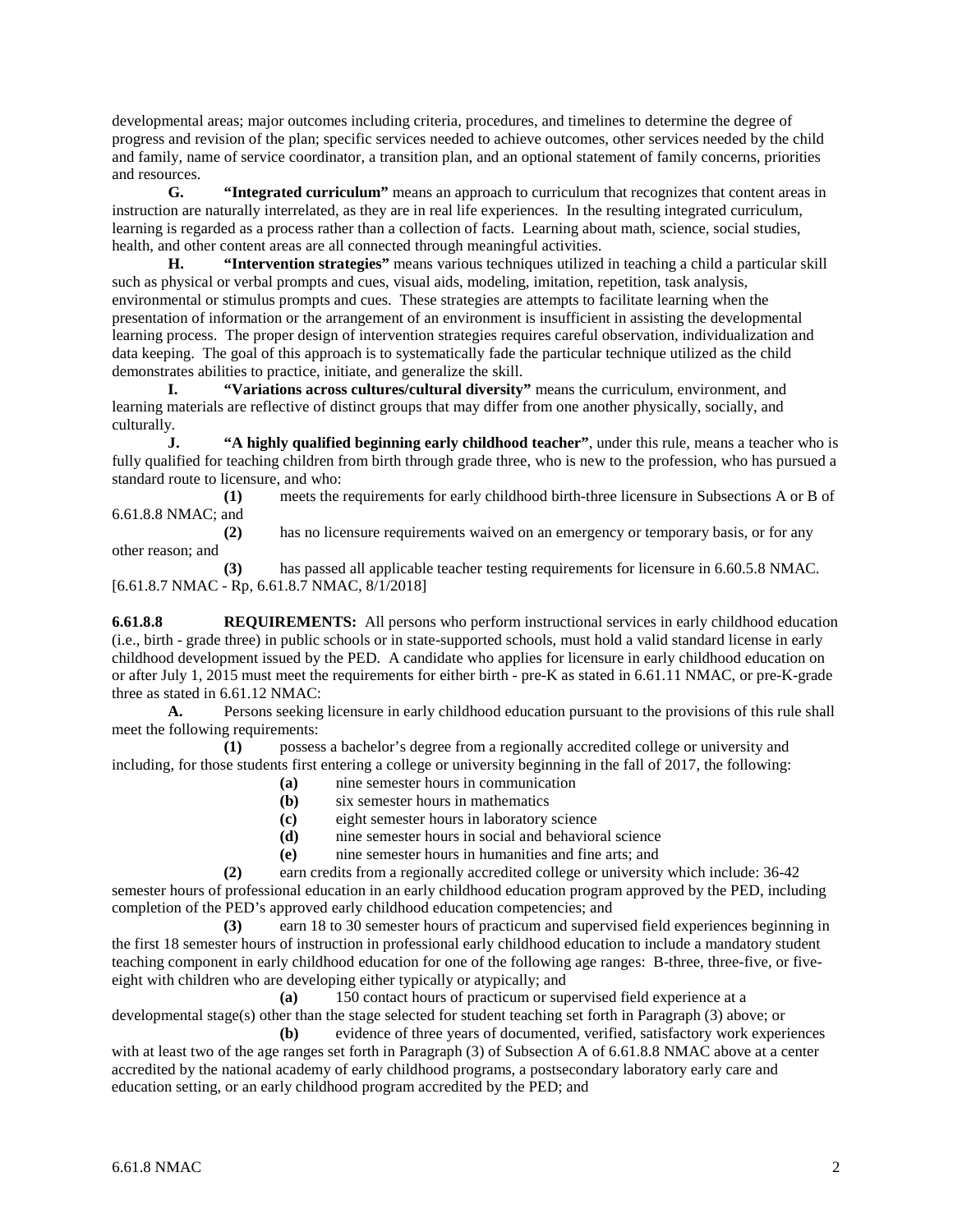**(4)** in addition to the requirements specified in Paragraphs (1), (3) and (5) of Subsection A of 6.61.8.8 NMAC, six hours in the teaching of reading for those who have first entered any college or university on or after August 1, 2001 regardless of when they graduate or earn their degree; and

**(5)** pass all required portions of the New Mexico teacher assessment (NMTA) or any successor teacher examination adopted by the PED; and

**(6)** if new to the profession after June 30, 2006, or hired after the first day of school of the 2002-2003 school year and assigned to work in a title I targeted assistance program or a title I school-wide, satisfies the requirements of a highly qualified beginning early childhood teacher.

**B.** Possess valid certificate issued by the national board for professional teaching standards for the appropriate grade level and type.

[6.61.8.8 NMAC - Rp, 6.61.8.8 NMAC, 8/1/2018]

**6.61.8.9 IMPLEMENTATION:** All persons holding a current license in early childhood, birth - grade three prior to July 1, 2015 may advance or renew that license by meeting requirements stated in 6.60.6 NMAC. All persons whose license in early childhood, birth - grade three expired on or after June 30, 2015 must apply as an initial applicant and meet requirements stated in 6.61.11 NMAC, or 6.61.12 NMAC. [6.61.8.9 NMAC - Rp, 6.61.8.9 NMAC, 8/1/2018]

### **6.61.8.10 REFERENCED MATERIAL: COMPETENCIES FOR EARLY CHILDHOOD EDUCATION:**

**A.** Child growth, development and learning: Foundations for all learning are established during early childhood. Biological-physical, social, cultural, emotional, cognitive, and language domains are inherently intertwined in growth and development. Early childhood professionals must understand this process of development and the adult's role in supporting each child's growth, development, and learning.

**(1)** Incorporate understanding of developmental stages, processes, and theories of growth, development, and learning into developmentally appropriate practice.

**(2)** Demonstrate knowledge of the interaction between maturation and environmental factors that influence physical, social, emotional, cognitive, and cultural domains in the healthy development of each child.

**(3)** Demonstrate knowledge of the significance of individual differences in development and learning. Demonstrate knowledge of how certain differences may be associated with rate of development and developmental patterns associated with developmental delays and specific disabilities.

**(4)** Demonstrate knowledge of the similarities between children who are developing typically and those with special needs.

**(5)** Provide a variety of activities that facilitate development of the whole child in the following areas: physical/motor, social/emotional, language/cognitive, and adaptive/living skills.

**(6)** Apply knowledge of cultural and linguistic diversity and the significance of sociocultural and political contexts for development and learning and recognize that children are best understood in the contexts of family, culture and society.

**(7)** Demonstrate knowledge of the many functions that language serves in the cognitive, social, and emotional aspects of development in the formative years.

**(8)** Demonstrate knowledge of the developmental sequence of language and literacy, including the influence of culture and home factors.

**(9)** Demonstrate knowledge of how children acquire and use verbal, non-verbal, and alternative means of communication.

**(10)** Demonstrate knowledge of the relationship among emotions, behaviors, and communication skills to assist children in identifying and expressing their feelings in appropriate ways.

**(11)** Use appropriate guidance to support the development of self-regulatory capacities in young children.

**B.** Health, safety and nutrition: Early childhood professionals promote physical and mental health and appropriate nutrition and provide an emotionally and physically safe environment for young children in partnership with their families. Sound health, safety, and nutritional practices provide the foundation for development and learning. Good nutrition is appropriate and important to the total development of young children and their families. Meals and snacks encourage good nutrition and eating habits. A safe environment prevents and reduces injuries for young children who are only beginning to recognize dangerous situations.<br>(1) Recognize and respond to each child's physical health, intellectual

Recognize and respond to each child's physical health, intellectual and emotional wellbeing, and nutritional and safety needs.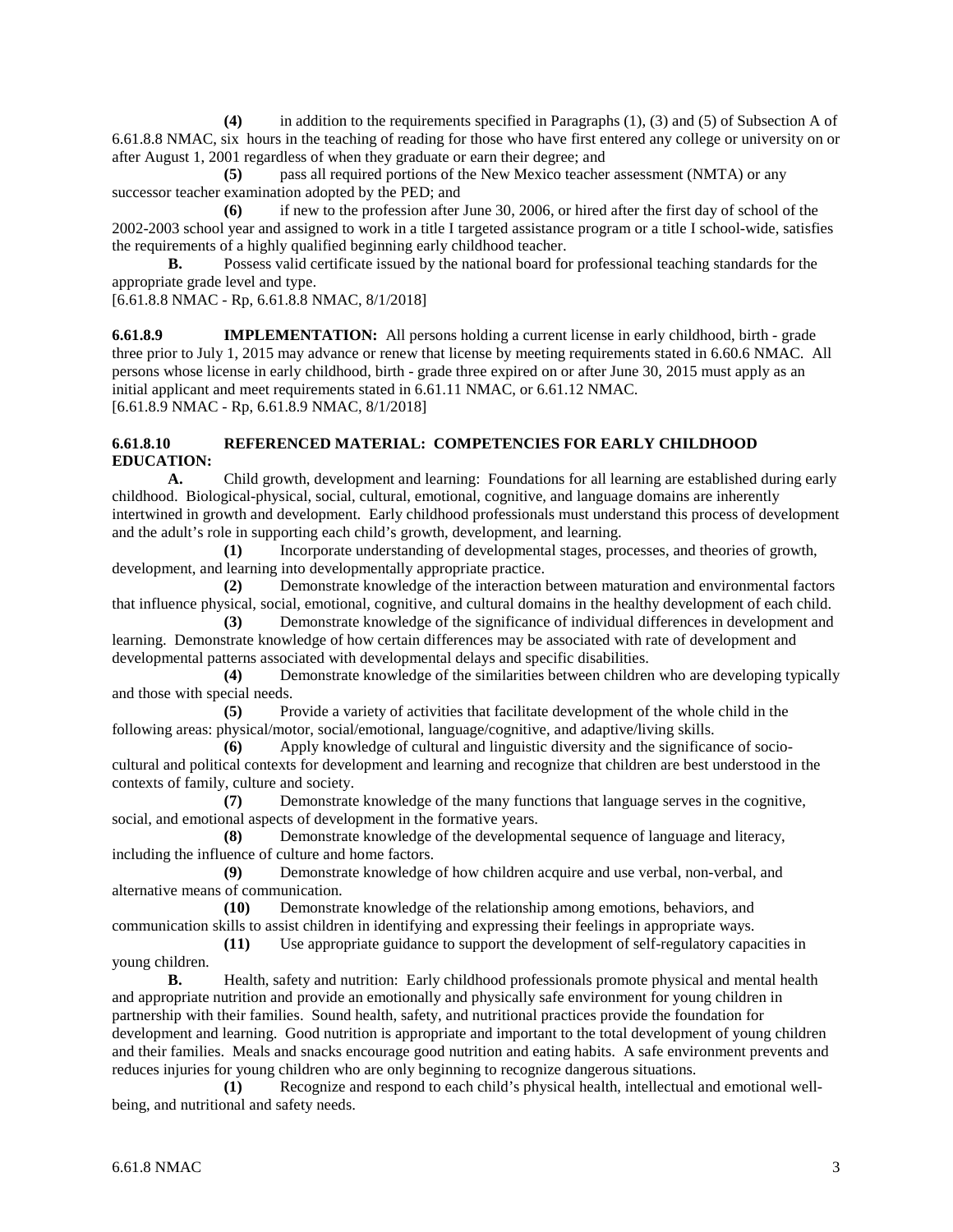**(2)** Appropriately plan, maintain, and facilitate the use of the indoor and outdoor learning environments to promote each child's physical and emotional well-being.

**(3)** Use appropriate health appraisal and management procedures and makes referrals when necessary.

**(4)** Recognize signs of emotional distress, child abuse, and neglect in young children and use procedures appropriate to the situation, such as initiating discussions with families, referring to appropriate professionals, and, in cases of suspected abuse or neglect, reporting to designated authorities.

**(5)** Establish an environment that provides opportunities and reinforcement for children's practice of healthy behaviors that promote appropriate nutrition and physical and psychological well-being.

(6) Provide a consistent daily schedule for rest/sleep, as developmentally appropriate.<br>
(7) Implement health care and educational activities for children and families based or

**(7)** Implement health care and educational activities for children and families based on health and nutritional information that is responsive to diverse cultures.

**(8)** Assist young children and their families, as individually appropriate, in developing decision-making and interpersonal skills that enable them to make healthy choices and establish health-promoting behaviors.

**C.** Family and community collaboration: Early childhood professionals are committed to familycentered practices. They maintain an open, friendly, and cooperative relationship with each child's family, encouraging family involvement, and supporting the child's relationship with his or her family. The diverse cultures and languages representative of families in New Mexico's communities are honored.

**(1)** Seek and maintain a collaborative relationship with parents, guardians, families, community agencies, and other professionals to meet the needs each child.

**(2)** Create and maintain a safe and welcoming environment for families and community members.

**(3)** Establish frequent contact with parents and guardians through a variety of communication strategies, including communication in the home language of each child to provide ongoing, relevant information to families about child growth, development, and learning.

**(4)** Demonstrate knowledge of and respect for variations across cultures, in terms of family strengths, expectations, values, and child-rearing practices.

**(5)** Demonstrate understanding of the complexity and dynamics of family systems.

**(6)** Demonstrate understanding of the effects of family stress on the behavior of children and other family members.

**(7)** Demonstrate the ability to incorporate the families' desires/goals for their children into classroom and intervention strategies.

**(8)** Develop partnerships with family members to promote early literacy in the home.

Involve families and community members in contributing to the learning environment.

**(10)** Establish partnerships with community members in promoting literacy.

**(11)** Demonstrate ability to communicate to families the program's policies, procedures, and those procedural safeguards that are mandated by state and federal regulations.

**D.** Developmentally appropriate content: Early childhood professionals demonstrate knowledge of child development and learning, as well as content knowledge, both in terms of academic disciplines and interdisciplinary integration. Their approach to curriculum content emerges from multiple sources, such as play and exploration, and is appropriate for the ages and developmental levels of the children with whom they work. Content includes, but is not limited to, the arts, literacy, mathematics, physical education, health, social studies, science, and technology. Children's initial experiences with these content areas form the foundation for later understanding and success.

**(1)** Demonstrate knowledge of relevant content for young children and developmentally appropriate ways of integrating content into teaching and learning experiences for children from birth through age eight.

**(2)** Demonstrate the integration of knowledge of how young children develop and learn with knowledge of the concepts, inquiry tools, and structure of content areas appropriate for different developmental levels.

**(3)** Demonstrate knowledge of what is important in each content area, why it is of value, and how it links with earlier and later understandings within and across areas.

**(4)** Demonstrate knowledge of the reading and writing components of literacy at each developmental level.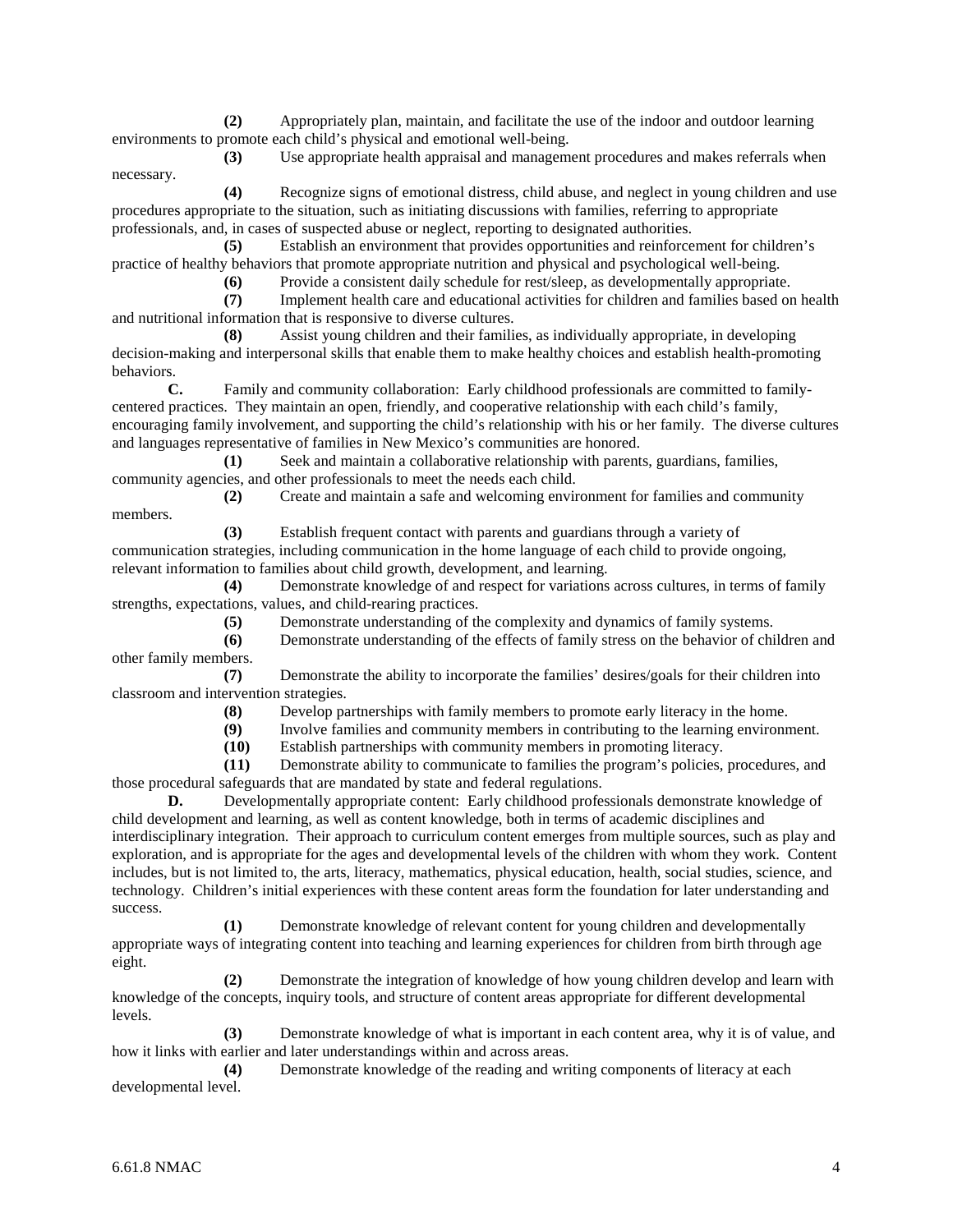**(5)** Develop, implement, and evaluate an integrated curriculum that focuses on children's development and interests, using their language, home experiences and cultural values.

**(6)** Adapt content to meet the needs of each child, including the development of individualized family service plans (IFSP) and individualized education plans (IEP) for children with special needs through the team process with families and other team members.

**(7)** Provides and uses anti-bias materials/literature and experiences in all content areas of the curriculum.

**E.** Learning environment and curriculum implementation: Teaching and learning with young children is a complex process embedded in relationships. These teaching and learning relationships provide the scaffold for jointly constructing meanings about self, others, and the world. Early childhood professionals use their child development knowledge, their knowledge of developmentally appropriate practices, and their content knowledge to design, implement, and evaluate experiences that promote optimal development and learning for all children from birth through age eight. In addition, their use of observations is grounded in a thorough understanding of children's families, cultures, and communities. Early childhood professionals encourage young children's problem solving, critical thinking, and academic and social competence within a supportive and challenging learning environment. These challenging teaching and learning experiences build children's confidence in themselves as competent learners.

**(1)** Demonstrate knowledge of varying program models and learning environments that meet the individual needs of all young children, including those with special needs.

**(2)** Create environments that encourage active involvement, initiative, responsibility, and a growing sense of autonomy through the selection and use of materials and equipment that are suitable to individual learning, developmental levels, special needs, and the language and cultures in New Mexico.

**(3)** Demonstrate knowledge and skill in the use of developmentally appropriate guidance techniques and strategies that provide opportunities to assist children in developing positive thoughts and feelings about themselves and others through cooperative interaction with peers and adults.

**(4)** Create and manage learning environments that provide individual and cooperative opportunities for children to construct their own knowledge through various strategies that include decision-making, problem-solving, and inquiry experiences.

**(5)** Demonstrate understanding that each child's creative expression is unique and can be encouraged through diverse ways, including creative play.

**(6)** Plan blocks of interrupted time for children to persist at self-chosen activities, both indoors and out.

**(7)** Demonstrate understanding of the influence of the physical setting, schedule, routines, and transitions on children and use these experiences to promote children's development and learning.

**(8)** Use and explain the rationale for developmentally appropriate methods that include play, small group projects, open-ended questioning, group discussion, problem solving, cooperative learning, and inquiry experiences to help young children develop intellectual curiosity, solve problems, and make decisions.

**(9)** Create and manage a literacy-rich environment that is responsive to each child's unique path of development.

**(10)** Use a variety of language strategies during adult-child and child-child interactions and facilitate dialogue of expressive language and thought.

**(11)** Demonstrate a variety of developmentally appropriate instructional strategies that facilitate the development of literacy skills.

**(12)** Demonstrate knowledge of developmentally appropriate uses of technology, including assistive technology.

**(13)** Demonstrate the ability to work collaboratively with educational assistants, volunteers, and others to individualize the curriculum and to meet program goals.

**(14)** Demonstrate effective written and oral communication skills when working with children, families, and early care, education, and family support professionals.

**F.** Assessment of children and evaluation of programs: Early childhood professionals must develop knowledge of diverse assessment approaches, including observational skills. They use appropriate ongoing documentation and report information to families and professionals. Appropriate early childhood assessment is responsive to cultural and linguistic differences. It includes information from multiple sources, e.g., observations, checklists, interviews, and both formal and informal standardized measures in diverse settings for making educational decisions about children. The assessment data gathered from multiple sources that has a major impact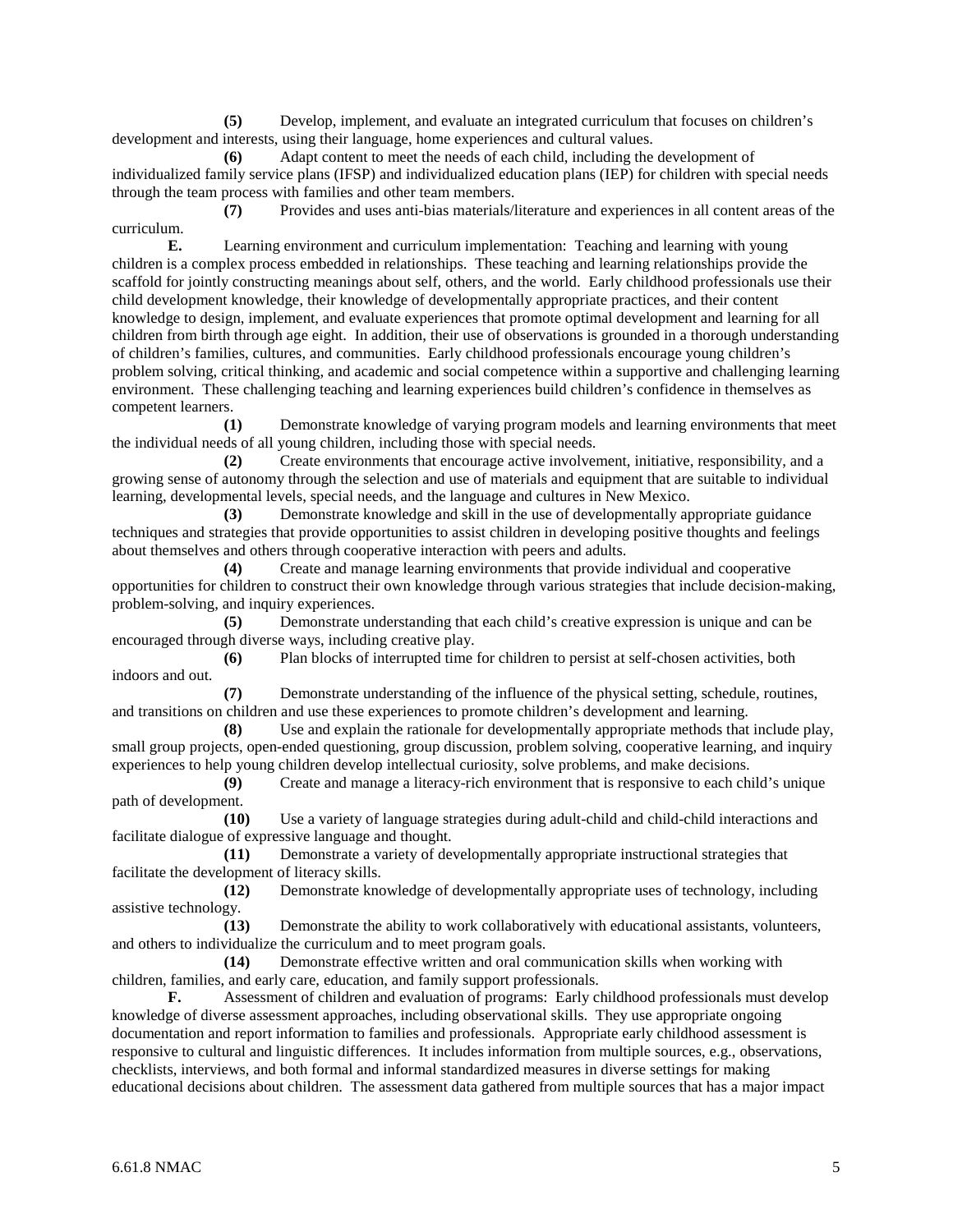on children should be made by a team of family members, teachers, and other professionals. In addition, early childhood professionals engage in systematic, ongoing evaluation of their programs.

**(1)** Demonstrate knowledge of assessment and evaluation practices that are valid and appropriate.

**(2)** Demonstrate knowledge of maintaining appropriate records of children's development and behavior that safeguard confidentiality and privacy.

**(3)** Demonstrate knowledge of the educator's role as a participating member of the assessment process as described and mandated by state and federal regulations for Individual family service plans (IFSP) and individual education plans (IEP).

**(4)** Demonstrate understanding of the influences of environmental factors, cultural/linguistic differences, and diverse ways of learning on assessment outcomes.

**(5)** Involve the family and, as appropriate, other team members in assessing the child's development, strengths, and needs in order to set goals for the child.

**(6)** Share assessment results as appropriate with families in clear, supportive ways.

**(7)** Involve all stakeholders in program evaluations.

**(8)** Demonstrate knowledge of a variety of techniques and procedures to evaluate and modify program goals for young children and their families.

**(9)** Develop and use formative and summative program evaluation to ensure comprehensive quality of the total environment for children, families, and the community.

**(10)** Use both self and collaborative evaluations as part of ongoing program evaluations. **G.** Professionalism: Professionalism is built upon individual integrity, responsibility, and ethical practices that demonstrate a profound respect for all children and their families. Early childhood professionals embrace a multicultural perspective that is responsive to individuals in culturally diverse communities in New Mexico. Professionals make decisions based upon knowledge of early childhood theories and practices that recognize diversity of ability, developmental level, and family characteristics. Early childhood professionals advocate for excellence in early childhood programs and participate in one-going professional development to enhance their knowledge and skills.

**(1)** Consistently adheres to professional codes of ethics and conduct.

**(2)** Demonstrate knowledge of federal, state, and local regulations regarding programs and services for children birth through eight years of age.

**(3)** Demonstrate understanding of conditions of children, families, and professionals; current issues and trends; legal issues; and legislation and other public policies affecting children, families, and programs for young children and the early childhood profession.

**(4)** Articulate a personal philosophy of appropriate early care and education that responds to practices that support inclusion and cultural and linguistic diversity through actions and attitudes.

**(5)** Demonstrate critical reflection of one's own professional and educational practices from community, state, national, and global perspectives.

**(6)** Demonstrate understanding of the early childhood profession, its multiple, historical, philosophical and social foundations, and how these foundations influence current thought and practice.

**(7)** Demonstrate a commitment to advocacy for excellence in programs and services for young children and their families.

**(8)** Demonstrate knowledge of other professions that provide related services for young children and their families.

**(9)** Participate in professional organizations and in ongoing professional development to enhance knowledge and skills in working with young children and adults.

**(10)** Demonstrate knowledge of basic principles of administration, organization, and operation of early childhood programs, including supervision of staff and volunteers. [6.61.8.10 NMAC - Rp, 6.61.8.10 NMAC, 8/1/2018]

## **HISTORY OF 6.61.8 NMAC:**

**PRE-NMAC HISTORY:** The material in this part was derived from that previously filed with the State Records Center and Archives under:

SBE Regulation No. 63-1 New Mexico Certification Regulations Kindergarten Plan I Five Year Kindergarten Certificate, and Plan II Four Year Provisional Elementary Certificate with a Kindergarten Endorsement, filed August 28, 1978; SBE Regulation No. 78-11 Certification Requirements for Five Year Kindergarten Certificate, filed September 6, 1978; SBE Regulation No. 78-11.1 Certification Requirements for Five Year Kindergarten